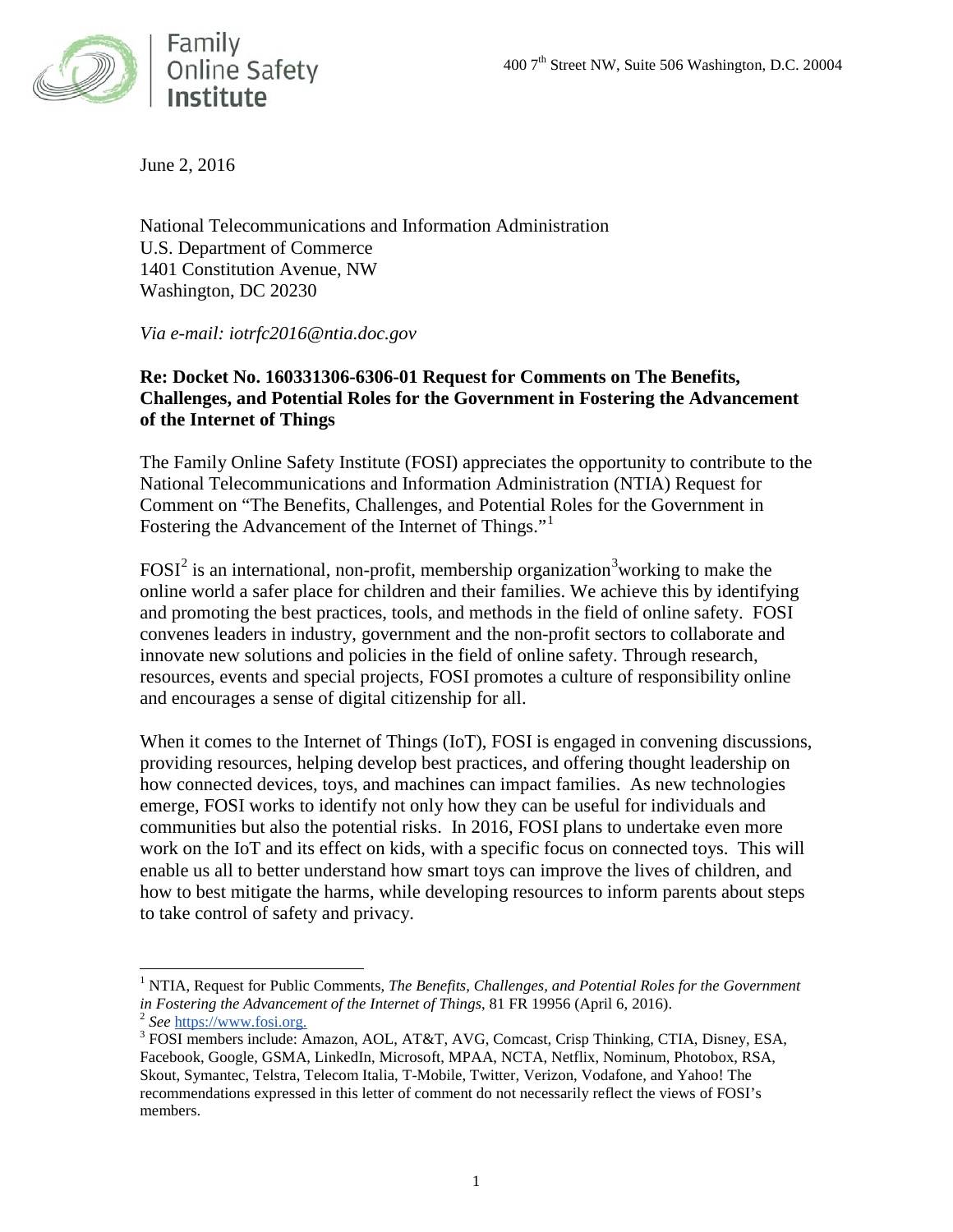

### **Exploring the Benefits**

The Internet of Things provides significant opportunities for all families. From those with seniors and people with disabilities to families with young children hoping to get a better understanding of their health and development, the IoT can help. Fitness monitoring devices can increase activity. Systems to monitor the vital signs of newborn babies<sup>[4](#page-1-0)</sup> can regulate health and smart toys can interact with kids to help build speech, social, and learning skills.<sup>[5](#page-1-1)</sup> Connected clothing, toothbrushes,<sup>[6](#page-1-2)</sup> and dolls can provide parents with peace of mind allowing them to better understand and improve the wellbeing of their family.

In the past year, FOSI has held two panels on the Internet of Things to explore the benefits and potential challenges. In March of 2015, FOSI convened an event at the Woolly Mammoth Theater in Washington, D.C. entitled, "Trust, Safety, and The Internet of Things," which included representatives from the Federal Trade Commission, The Center for Democracy and Technology, George Mason University, and the American Association of People with Disabilities (AAPD).<sup>[7](#page-1-3)</sup> Speakers focused on the need to educate consumers about the opportunities provided by connected devices and how to minimize risks of reputational and economic harm.

Adam Theirer, from George Mason University, cautioned against government regulation and warned of the unintended consequences, while others explored the need for increased transparency from companies. During this discussion, it was particularly insightful to hear Henry Claypool from AAPD talk about how IoT was already impacting and improving the lives of disabled people. It was helpful to learn about how connected devices can allow people with disabilities to live independently and reduce social isolation.

At FOSI's Annual Conference in November 2015, a session entitled "The Internet of Things: Cars and Watches and Houses, Oh My!"<sup>[8](#page-1-4)</sup> featured speakers from the Federal Trade Commission, the Center for Democracy and Technology, the U.S. Chamber of Commerce, the Consumer Technology Association, and journalist Dan Tynan. During the conversation in Washington, D.C., panelists identified both personal and societal

<span id="page-1-0"></span><sup>4</sup> *See e.g.* Owlet *available at* [https://www.owletcare.com/;](https://www.owletcare.com/) David Freeman, New Smart Diaper Uses Wireless Sensor to Alert Parents When Baby Needs Changing, *The Huffington Post*. (Feb. 12, 2014) *available at* [http://www.huffingtonpost.com/2014/02/12/smart-diaper-wireless-sensor-alert-](http://www.huffingtonpost.com/2014/02/12/smart-diaper-wireless-sensor-alert-baby_n_4768837.html)

<span id="page-1-1"></span><sup>&</sup>lt;sup>5</sup> See Sophie Charara, "The Best Connected Toys and Fun Wearable Tech for Kids, Wareable (Jan. 29, 2016) *available at* [http://www.wareable.com/parenting/best-connected-toys-fun-wearables-kids;](http://www.wareable.com/parenting/best-connected-toys-fun-wearables-kids) David Linthicum, "Hello Barbie! Welcome to the Cloud and IoT," *InfoWorld* (Dec. 22, 2015) *available at* [http://www.infoworld.com/article/3017524/cloud-computing/hello-barbie-welcome-to-the-cloud-and](http://www.infoworld.com/article/3017524/cloud-computing/hello-barbie-welcome-to-the-cloud-and-internet-of-things.html)[internet-of-things.html.](http://www.infoworld.com/article/3017524/cloud-computing/hello-barbie-welcome-to-the-cloud-and-internet-of-things.html) [6](http://www.infoworld.com/article/3017524/cloud-computing/hello-barbie-welcome-to-the-cloud-and-internet-of-things.html) *See e.g.* Grush The Gaming Toothbrush *available at* [http://www.grushgamer.com.](http://www.grushgamer.com/) 7 FOSI, *Trust, Safety & The Internet of Things* Event (March 2015) *available at* 

<span id="page-1-2"></span>

<span id="page-1-3"></span>[https://www.fosi.org/events/panel-discussion-trust-safety-and-internet-things/.](https://www.fosi.org/events/panel-discussion-trust-safety-and-internet-things/) [8](https://www.fosi.org/events/panel-discussion-trust-safety-and-internet-things/) FOSI, *Annual Conference Panel* " The Internet of Things: Cars and Watches and Houses Oh My!" (Nov.

<span id="page-1-4"></span><sup>17, 2015)</sup> *available at* [https://www.youtube.com/watch?v=Oz-Tdih7TbY.](https://www.youtube.com/watch?v=Oz-Tdih7TbY)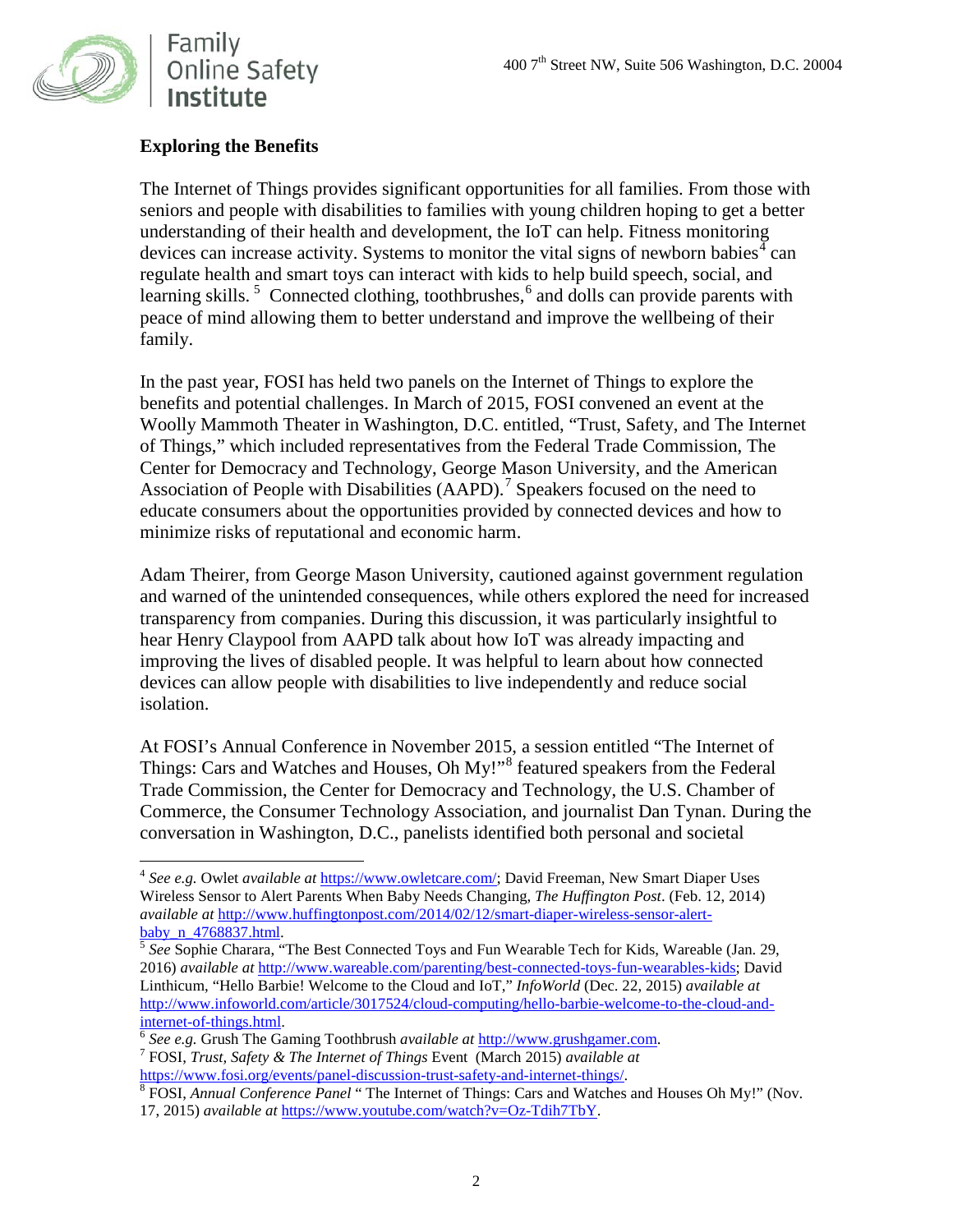

Family **Online Safety** Institute

advantages produced by IoT including the ability to use data and analytics to improve traffic and identify roads for repair in addition to reporting accidents. FOSI is a proponent of convening discussions to identify additional benefits and believes that government agencies should hold workshops or panels to explore the positive uses of connected devices.

A 2015 FOSI Brief on the Internet of Things can be referenced for additional information around the benefits and challenges of  $I \circ T$ .<sup>[9](#page-2-0)</sup> FOSI encourages the Department of Commerce to review the summaries of these panels and engage with communities that are already experiencing improvements in their lives as a result of IoT.

### **Research and Resources Can Address Challenges**

In the United Kingdom, the government has supported IoT research and initiatives, including the recent launch of the PETRAS Research Hub. PETRAS brings together researchers from nine universities to examine key issues with the Internet of Things including privacy, ethics, and security.<sup>[10](#page-2-1)</sup> The hub is a public-private partnership and is part of a UK government supported initiative, IoTUK, which includes £40 million of funding to help advance the Internet of Things. U.K. Minister for Culture and the Digital Economy, Ed Vaizey, has been supportive of the PETRAS initiative and advancing efforts for the government and industry to work together on IoT. These efforts and initiatives are a good example for the U.S. to follow. Government officials should use their leadership positions to encourage the access and adoption of IoT, to stimulate the creation of new uses and benefits of IoT, and to highlight ways to reduce potential risks.

FOSI encourages NTIA to focus on expanding research into IoT benefits and risks to examine consumer understanding. Research will also help focus on actual harms and provide a basis to develop solutions including new resources and the development of codes of conduct around particular areas of IoT.

Privacy concerns include security risks and misuse of the data collected, as well as the potential for device hacking. These and other issues such as the affordability and access to smart devices by all families should be examined. The potential risks for young technology users should be examined and discussed. Advice and best practices for cybersecurity as well as device safety can help mitigate risks.

The government has an important role to play in the education of both consumers and industry around the Internet of Things. The Federal Trade Commission produced guidance for industry, "Careful Connections: Building Security in the Internet of Things"

<span id="page-2-0"></span><sup>9</sup> FOSI, *Everything Connected: Possibilities and Privacy* (May 5, 2015) *available at*

<span id="page-2-1"></span><sup>&</sup>lt;sup>[10](https://www.fosi.org/policy-research/everything-connected-possibilities-and-privacy/)</sup> See PETRAS Internet of Things Research Hub *available at* [http://www.petrashub.org/;](http://www.petrashub.org/) *see also* Engineering and Physical Sciences Research Council, *New Internet of Things Research Hub Announced* (Jan. 6, 2016) *available at* [https://www.epsrc.ac.uk/newsevents/news/iotresearchhub/.](https://www.epsrc.ac.uk/newsevents/news/iotresearchhub/)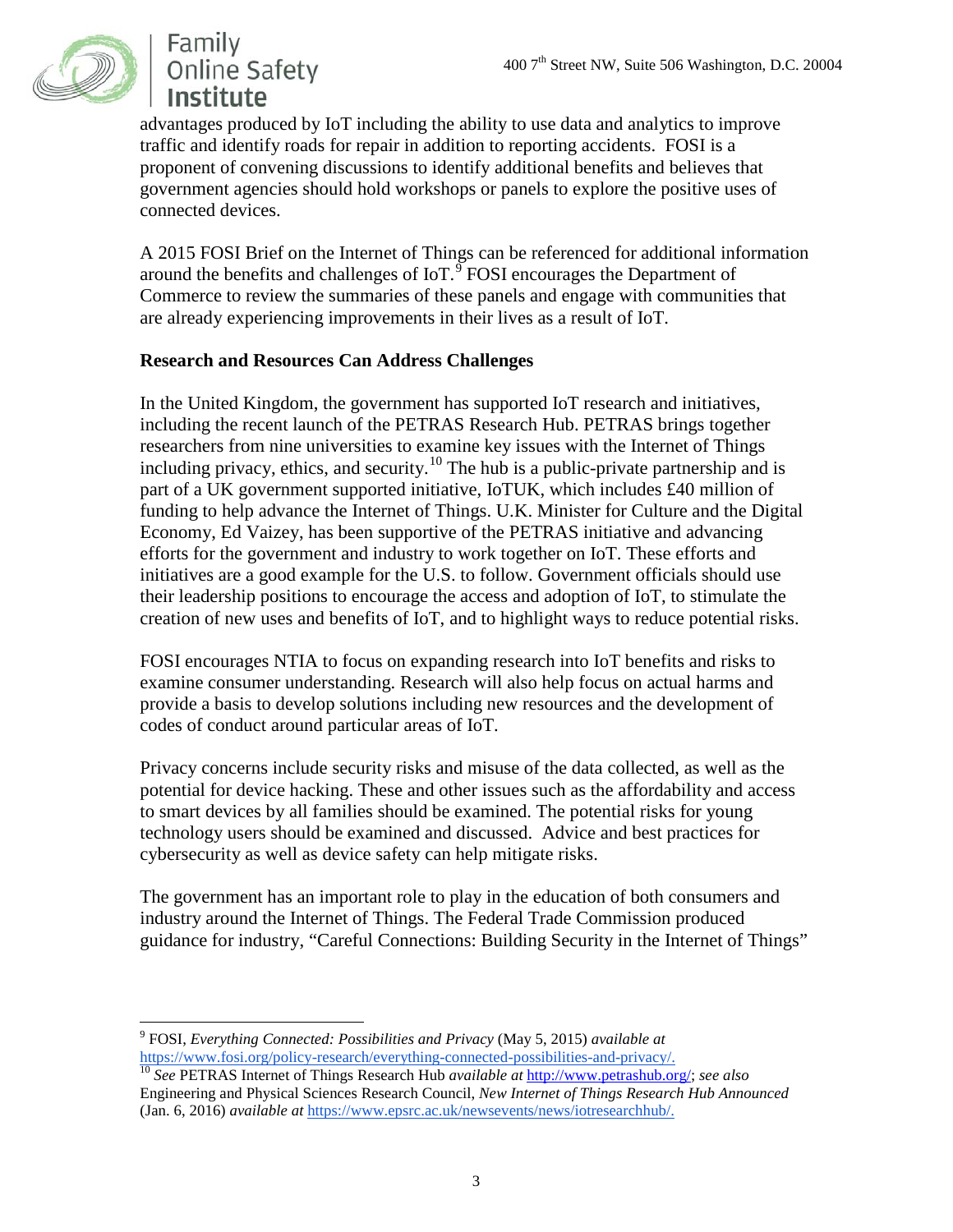

# Family **Online Safety** Institute

in 2015.<sup>[11](#page-3-0)</sup> FOSI found this to be a useful resource for technology companies, especially for newer companies working in this space. Guidance from the government in the form of resources, tips, and dialogue in communities outside of Washington, D.C. can help address the challenges and inform and educate emerging developers and established companies working on IoT innovations.

Consumer education will be essential for the growth of IoT. The government, industry, and civil society have important roles to play. All can increase the adoption of connected devices that can improve lives, but also educate the public about how to take control over what they are sharing and securing their information. Examples of productive government education efforts include the FTC's OnGuardOnline<sup>[12](#page-3-1)</sup> and  $Stop. Think. Connect<sup>13</sup> from the Department of Homeland Security. These resources$  $Stop. Think. Connect<sup>13</sup> from the Department of Homeland Security. These resources$  $Stop. Think. Connect<sup>13</sup> from the Department of Homeland Security. These resources$ provide important messages and advice for consumers and many items are available in English and Spanish. The Department of Commerce should coordinate government education efforts and also ensure that all communities are getting access to the benefits of IoT and receiving the necessary education to address the challenges. The educational component is essential to ensuring that all people can take advantage of the benefits while minimizing the risks. This should include outreach in multiple languages and approaches to community leaders who can further distribute information.

### **Bringing Together Agencies**

The Department of Commerce should take an open, inclusive, and collaborative approach to IoT. FOSI encourages NTIA to use its convening power to create multistakeholder engagement to address issues around the Internet of Things. Bringing together the wide variety of impacted parties will ensure a more complete understanding of the potential benefits while establishing additional information on potential harms. The eventual development of voluntary codes of conduct like those established for mobile privacy issues and drone use  $14$  may be a way to encourage the responsible development of IoT while also minimizing risks without stifling innovation. NTIA should work as a convener and bring together not only industry and civil society, but also the many government agencies working on these issues. This will avoid duplication of efforts and establish a common framework for handling IoT issues.

Presentations from innovators and those impacted by the Internet of Things can broaden the government's understanding in this area and allow policymakers to hear from those who experience the benefits firsthand. Workshops previously run by the Federal Trade

<span id="page-3-0"></span><sup>&</sup>lt;sup>11</sup> Federal Trade Commission, *Careful Connections: Building Security in the Internet of Things* (Jan 2015) *available at* [https://www.ftc.gov/tips-advice/business-center/guidance/careful-connections-building](https://www.ftc.gov/tips-advice/business-center/guidance/careful-connections-building-security-internet-things)[security-internet-things. 12](https://www.ftc.gov/tips-advice/business-center/guidance/careful-connections-building-security-internet-things) *Id.* OnGuard Online *available at* [https://www.onguardonline.gov/.](https://www.onguardonline.gov/) 13 Department of Homeland Security, *Stop. Think. Connect*. *available at*

<span id="page-3-1"></span>

<span id="page-3-3"></span><span id="page-3-2"></span>https://www.dhs.gov/stopthinkconnect.<br><sup>14</sup> NTIA, *Voluntary Best Practices for UAS Privacy, Transparency, and Accountability* (May 19, 2016) *available at* [https://www.ntia.doc.gov/other-publication/2016/multistakeholder-process-unmanned-aircraft](https://www.ntia.doc.gov/other-publication/2016/multistakeholder-process-unmanned-aircraft-systems)[systems.](https://www.ntia.doc.gov/other-publication/2016/multistakeholder-process-unmanned-aircraft-systems)